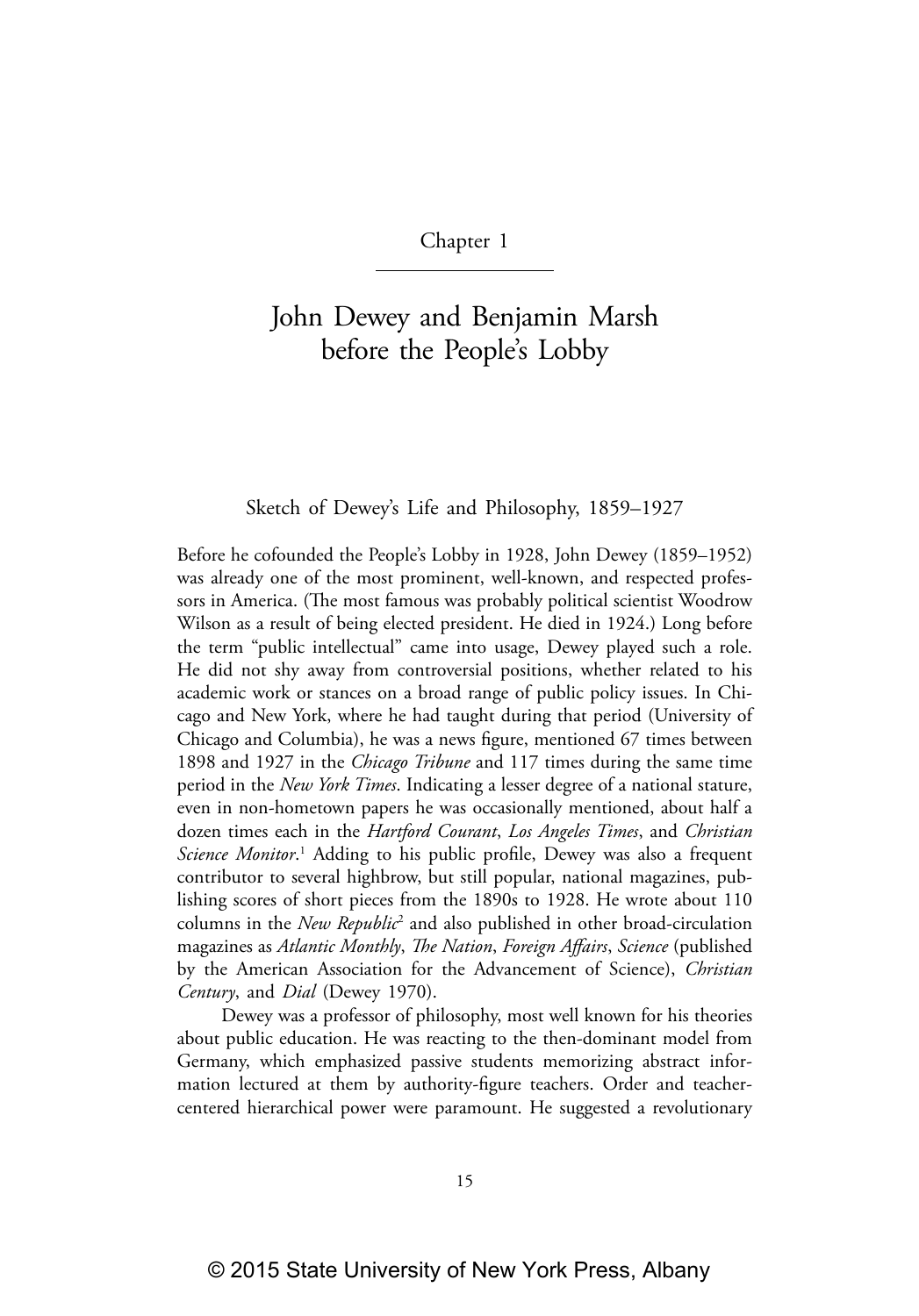upending of that model by making it child centered. In his view, knowledge was inseparable from doing. Students learned by *doing*, by working out in real-world situations an understanding of such areas of knowledge as chemistry, biology, and math when engaging in such activities as growing and making food. Just covering all aspects of cereal took up three school years (Menand 2001, 323)! Then what they were learning would make sense, rather than repeating by rote seemingly irrelevant facts in a dry textbook. This also encouraged critical thinking, problem-solving skills, self-learning, curiosity, cooperation, and growth. According to Menand, "what Dewey accomplished helped to change the way children are taught, and it gave him a reputation as a great educator" (2001, 316). This came to be called Progressive education, although sometimes Dewey was obscure and opaque about precisely what it meant (and, especially, what specific practices were OK or not).

His approach to education had an underlying philosophy that related not only to the *process* of learning, but also to one of the primary goals for education. It was to help students' maturation into members of a democracy, where the citizenry would be involved in governance processes and decision making, rather than the passive and even sterile act of merely voting on election day and then withdrawing from any other involvement. Good education led to good citizens who were "socially responsive" (Blacker 2007, 42). In other words, Dewey wanted schools to be an instrument of social reform, to catalyze eventually a more progressive and fair society (Ravitch 2000; Westbrook 1991). Fixing the inequalities and deficiencies of the United States was to begin in the grade-school classroom. Progressive education could be seen as closely linked to the philosophy of pragmatism and the reform orientation of Progressive-era politics. However, it should be emphasized that there was no single definition of what Progressivism stood for as an ideology. Some reformers were relatively conservative, even antidemocratic, while others were left of center (Lee 2011b).

After a falling out with the president of the University of Chicago over Dewey's and his wife's roles in the university's experimental school and its teacher training, Dewey moved in 1905 to Columbia University. It was to be his academic home for the rest of his working career, and after retirement, he stayed in New York City engaging in social and political activism.

Inevitably, Dewey fused his thinking about education and philosophy to democracy and politics. It was but a short step for Dewey to begin opining about the issues of the day. The *New Republic* began publishing in 1914, and Dewey was one of its stars. Along with Walter Lippmann, Herbert Croly, and other leading progressives, he made regular contribu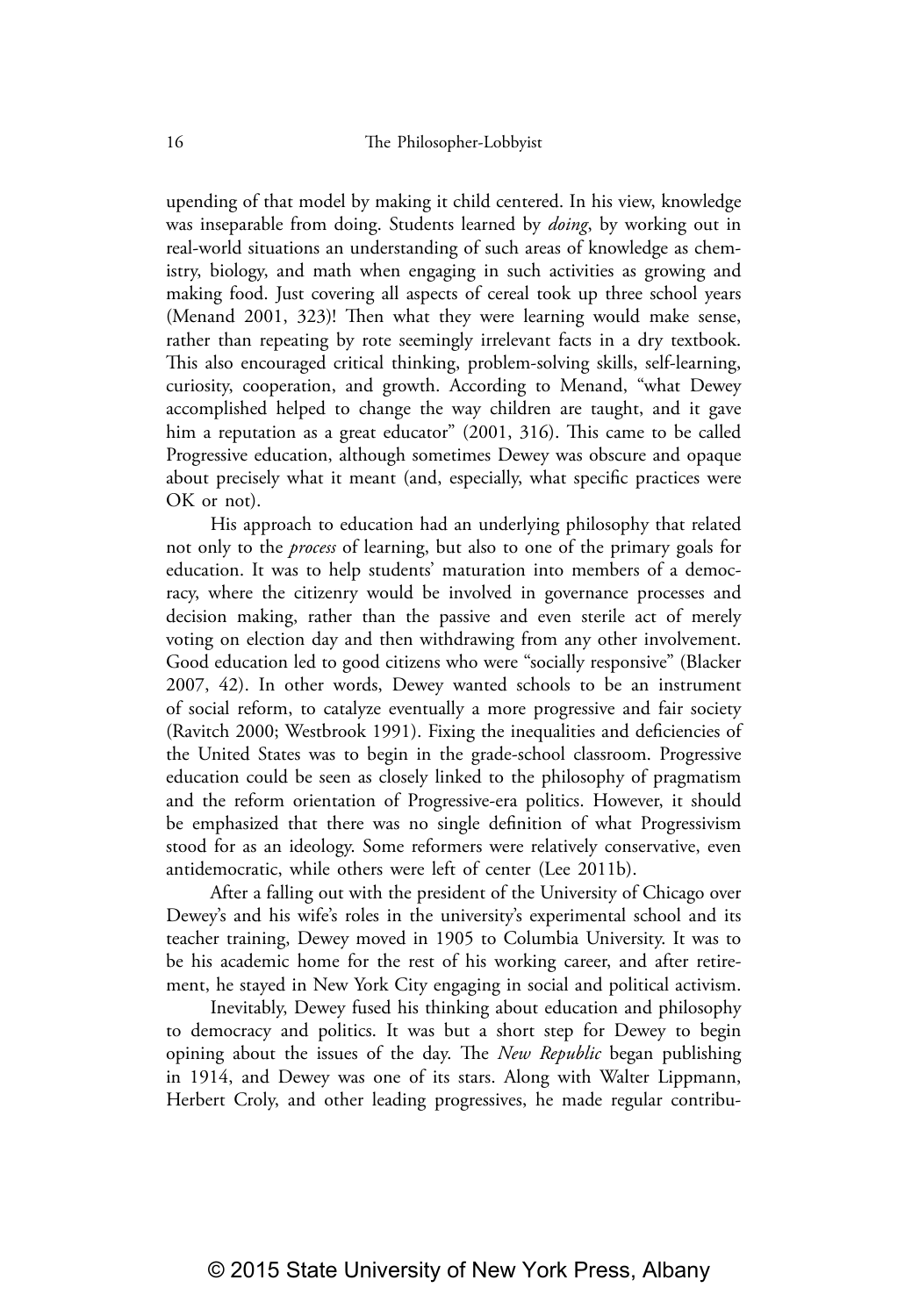tions to the magazine. These were often short pieces reflecting his views on headline issues. The *New Republic* was Dewey's principle journalistic outlet for engaging in this form of adult-oriented civic education for nearly two decades. He was prolific and opinionated, and his columns largely were consistent with his underlying principles.

Generally, these *New Republic* progressives were pessimistic about the ability of the reigning regime and the establishment to enact fundamental reforms in the American political economy. Some were so far to the left that they were socialists (whether card-carrying or not), believing in a more active role for government to curtail the excesses of the private sector. Some were for public ownership of utilities, and generally all were for social welfare legislation to assure the rights of organized labor and improve the conditions of the poor. Like most of his confreres, Dewey had been disappointed by the election of Woodrow Wilson in 1912, having supported Socialist Eugene V. Debs (Westbrook 1991, 194). Wilson had presented himself as a moderate reformer and had actually been preferred early in his campaign for the Democratic Party's nomination by its more conservative elements because of his status quo and state's rights views on race and other related matters. But once Wilson was in office, Dewey gradually warmed up to his reform, even progressive, policies (except on race). Eventually, Dewey endorsed Wilson for reelection in 1916.

By then, what came to be called World War I was in its third year (with the United States, up until then, ostensibly neutral). After his reelection, Wilson maneuvered to make the United States more openly supportive of the Allies (France and Great Britain) and, conversely, against Germany. He practically provoked an incident of a German attack on American shipping to justify entering the war. It was at this point that Dewey broke with the general early consensus of European and American socialists against a war they had generally viewed as between various capitalist conservative regimes that were antithetical to labor. Rather, Dewey jumped in with both feet, approving of Wilson's framing of the US war aims as promoting democracy and human rights, fighting against the conquering of territory, fostering national self-determination, and supporting a postwar international structure to prevent future wars. Westbrook's view was that "Dewey's support for American intervention in World War I was rooted less in pragmatic reason than in blind hope" (1991, 202). Whatever his motivation, he was all in, including cooperating secretly with the Army's Intelligence Bureau about the internal politics of Polish-Americans.

Dewey's disillusionment with WWI was largely in the postwar stage, which included the traditionalist goals of France and the United Kingdom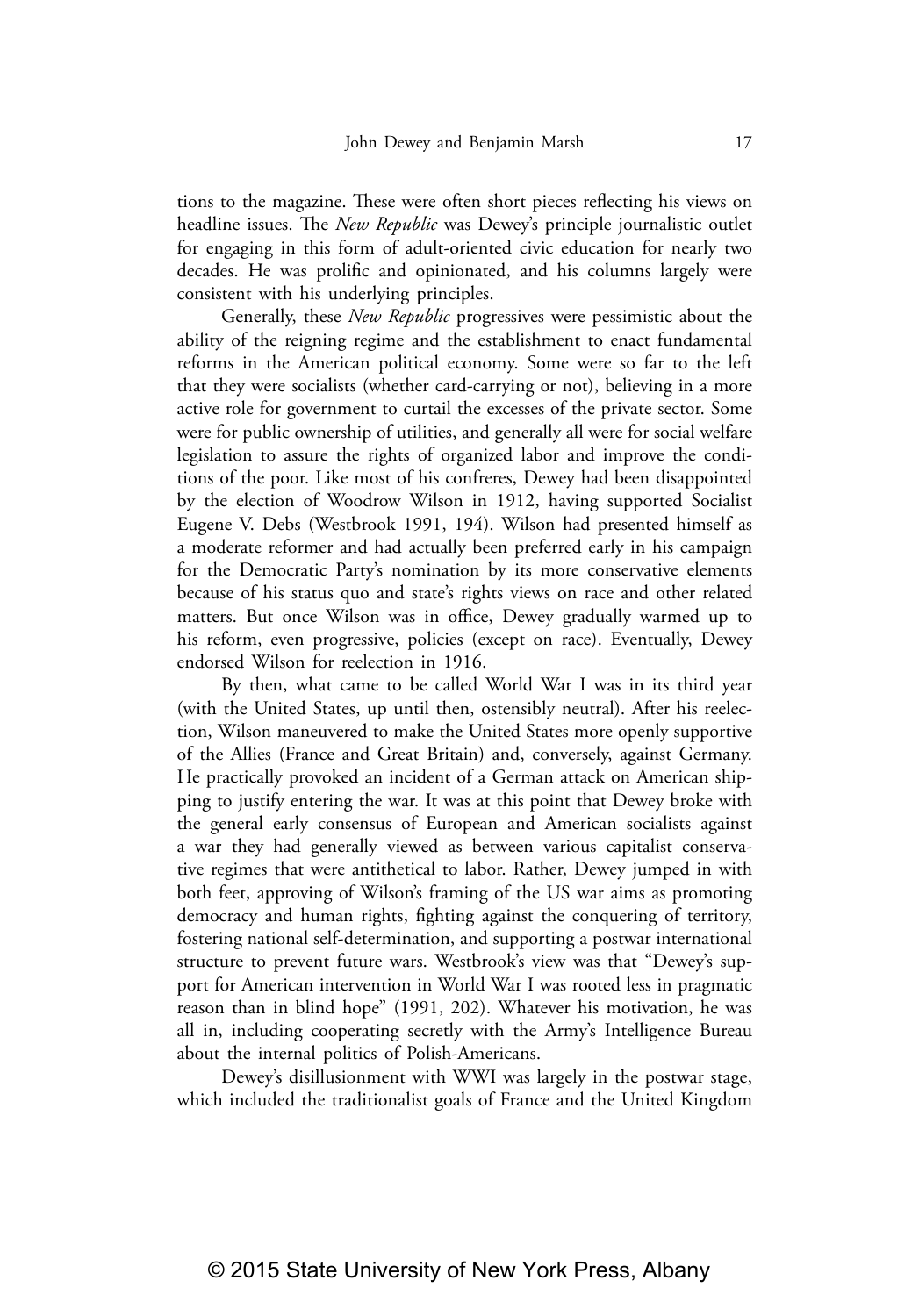for the peace conference, the ignoring of some national groups' claims of self-determination, the continuing vitality of colonialism (for the winners), Wilson's inability to incorporate into the postwar settlements the noble goals he had articulated for the war, and the weaknesses evident in the League of Nations (which the United States did not join). Still eager for policy reforms, Dewey was active in postwar efforts to outlaw war, joined the socialist-leaning League for Industrial Democracy, opposed the repressive and anti–civil liberties Red Scares of the 1920s, and supported the creation of a truly left third party to enact progressive reforms that neither of the major parties seemed interested in. It would be fair to characterize him as a de facto socialist—a political and social radical—in comparison to the dominant conservatism and status quo orientation of the United States in the 1920s. Like his popular writings, these political positions were consonant with his educational philosophy, as they were oriented toward social reform.

But Dewey was a realist, too. Several developments in the mid-1920s likely were key in his decision to cofound the People's Lobby in 1928. In the run-up to the 1924 presidential election, he again supported a thirdparty candidate for president, and it again failed to attract enough support to threaten the viability of the two-party system. In the retrospect of history, that presidential election "would be the last significant national effort to put together a farmer-labor movement" (Sanders 1999, 416). Alternatives were needed. A trip to Mexico in 1926 forcefully showed him the economic imperialism of the United States, where diplomatic power was used to promote the interests of American corporations. Dewey abhorred the casual assumptions that American national interests were identical to those of US corporations, and he intensely disliked the way the United States meddled in the internal affairs of this Latin American country. This theme was to be an ongoing one for the People's Lobby.

In 1928, Dewey was part of a group of American lefties to visit the SU. Like most of his ilk, he wrote glowingly about what he saw that interested him (i.e., education), but mostly he saw what he wanted to see. Dewey interpreted what he liked and believed were the tenets of the new educational system as largely echoing his own doctrines of project-centered education and of schools as seedlings of social reform. Still, it was no brainwashing or exculpation of the extremes of the Communist regime that were just beginning to be noted. He said that "for selfish reasons I prefer seeing it tried in Russia rather than in my own country" (quoted in Ravitch 2000, 208).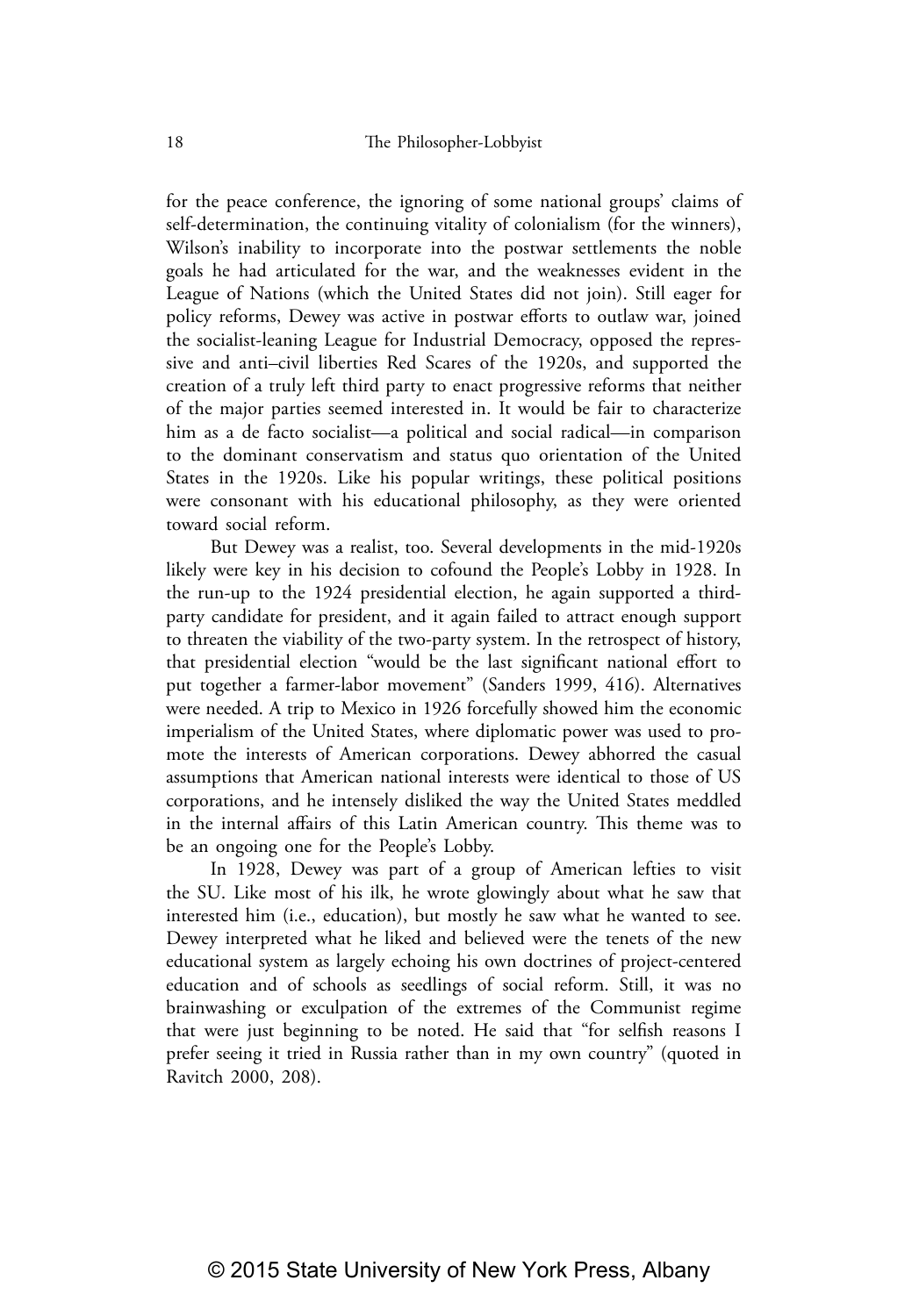## Walter Lippmann's Public Opinion (1922) and The Phantom Public (1925)

Probably the most important development contributing to Dewey's decision to cofound the People's Lobby was his 1927 book *The Public and Its Problems* (2012). That book needs to be seen as a reaction to two important developments that preceded it earlier in the century, namely the fervent belief by Progressive-era reformers in publicity, which, in turn, influenced Walter Lippmann's thinking in his seminal 1922 book *Public Opinion* (1997).

It is hard a century later to conceive of the breakthrough brought about by the focus on publicity and its consequent evolution. From its beginning, publicity had two meanings. First, it was an end, that of shining a light on the corrupt activities of corporations and politicians. In modern argot, reformers wanted transparency of business and government. The mere threat of publicity would also be a prophylactic protecting the public interest from mal-doers. In this sense, publicity, in and of itself, was a goal. Second, publicity campaigns could be mounted by reformers (and the politicians they liked) to enact reforms they felt were in the public interest. Publicity would convince public opinion (then often called sentiment) of the benefits of a particular legislative proposal and, in turn, prompt lawmakers to enact such reforms if they wanted to bask in the approval of the voters. In this sense, publicity was a means (Sheingate 2007; Stoker and Rawlins 2005). However used, publicity contributed to the goal of a fairer and more just political economy.

Dewey agreed with both roles for publicity that progressive reformers had formulated. As an end, a 1908 textbook on ethics he coauthored applauded using publicity as a weapon against private sector corruption. Writing about unsavory practices of for-profit corporations, the text noted that "publicity is not a cure for bad practices, but it is a powerful deterrent agency so long as the offenders care for public opinion and not solely for the approval of their own class" (Dewey and Tufts 1929, 520).<sup>3</sup> By 1922 (i.e., after WWI), Dewey had not changed his views. In a short piece on industrial change he noted, "Publicity about the activities of industrial and financial captains and the consequences of their doings would bring an overwhelming check of public sentiment to bear upon what they do" (1983, 285).

On other occasions he endorsed publicity as a means to accomplishing a more fair society. For example, in an evaluation of Theodore Roosevelt's life, Dewey particularly endorsed that president's use of publicity to accomplish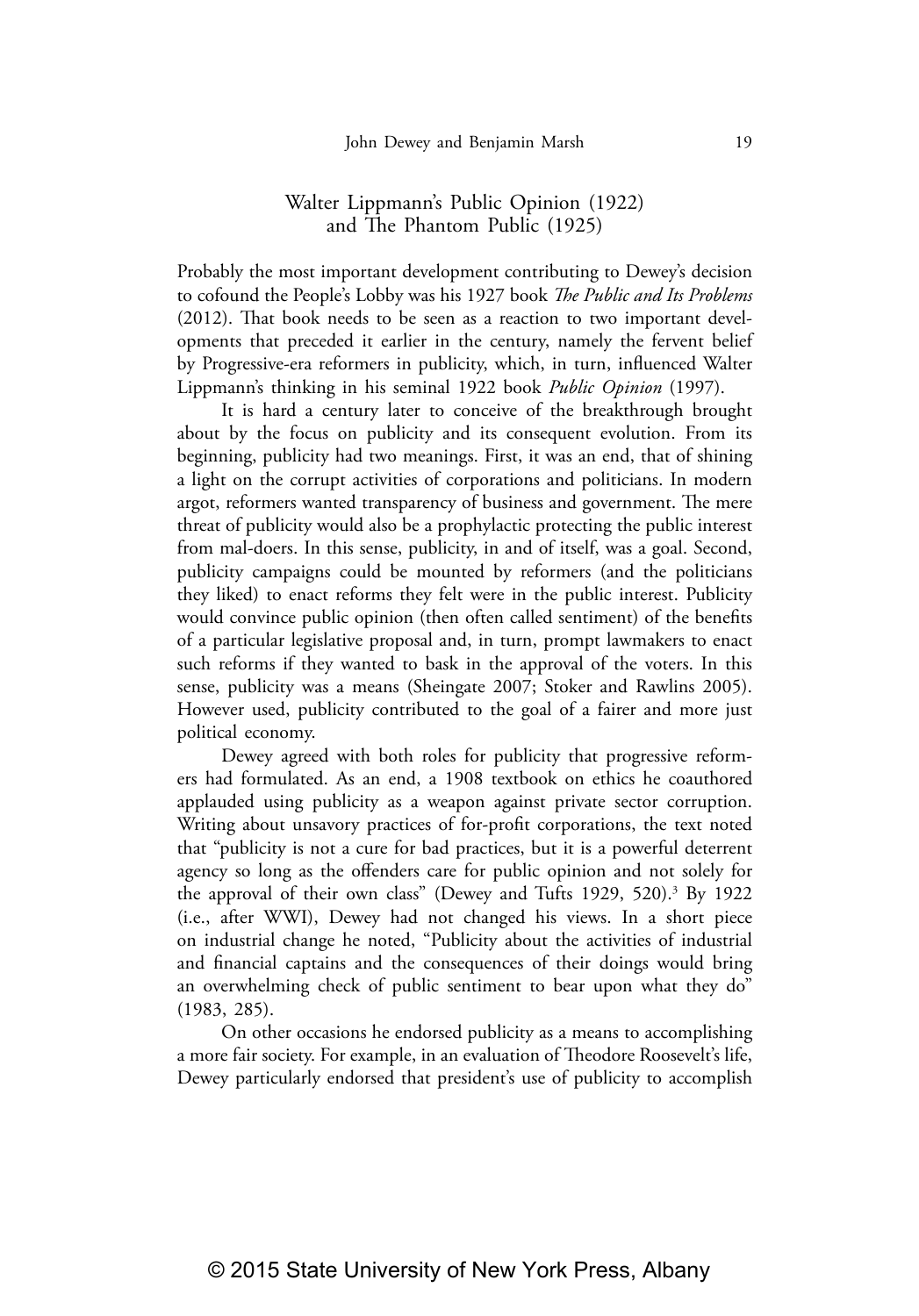his reformist political successes (Greenberg 2011). He also praised America's international publicity during WWI as contributing to the support for US war aims by other countries (in this case, Japan). Given that Dewey had supported Wilson's goals for the war, he was glad to see publicity used to increase the support of public opinion (Dewey 1982, 150).

The idea that publicity was an unalloyed good for social reform nearly came to a screeching halt in the post-WWI disillusionment. The most prominent instance during the war of the professionalization of publicity had been President Wilson's Committee on Public Information (CPI). After Congress declared war, Wilson signed an executive order in April 1917 to create CPI as a propaganda agency to mobilize public opinion in support for the US role in WWI. National unity was the goal, and CPI engaged in emotion-laden (and sometimes factually inaccurate) claims to horrify the nation in order to obtain unqualified civic support for victory regardless of cost. It blanketed the country with all manner of publicity, including posters, parades, pamphlets, and press releases. It also invented the medium of four minutemen, local volunteers who gave canned talks on war aims and war news in nearly every movie theater in the country before the beginning of a show. CPI's staffing was something of a who's who of the good-government progressives who had enthusiastically helped to develop the concept of publicity (such as its head, George Creel) along with business-oriented professionals who saw the dawning of a new age of corporate communication (such as Edward L. Bernays). CPI successfully demonstrated how public opinion could be shaped by publicity (St. John 2010).

The intellectuals' reaction to what publicity had morphed into began with one of Dewey's similarly prolific *New Republic* colleagues, Walter Lippmann. In 1922, Lippmann released a book on *Public Opinion* (1997). It was a pathbreaking and seminal consideration of the changing roles of publicity and public opinion in a modernizing society and democratic government. The book was "his most original contribution to political thought, social psychology and the study of mass communications" (Curtis 1991, xv). In it, Lippmann tried to assess the evolution of journalism and its impact on democracy. He concluded that it was never possible to report the objective and whole truth about something, no matter how conscientious a reporter might be. The newspaper version was simply a partial truth of what a reporter concluded were the most important aspects of a news event. This created, in Lippmann's immortal phrase, "pictures in our heads" that inevitably were increasingly distant from reality. Public opinion was therefore shaped by stereotypes, not facts. It was artificial, not authentic. These were amazingly powerful insights, which later became the conventional wisdom of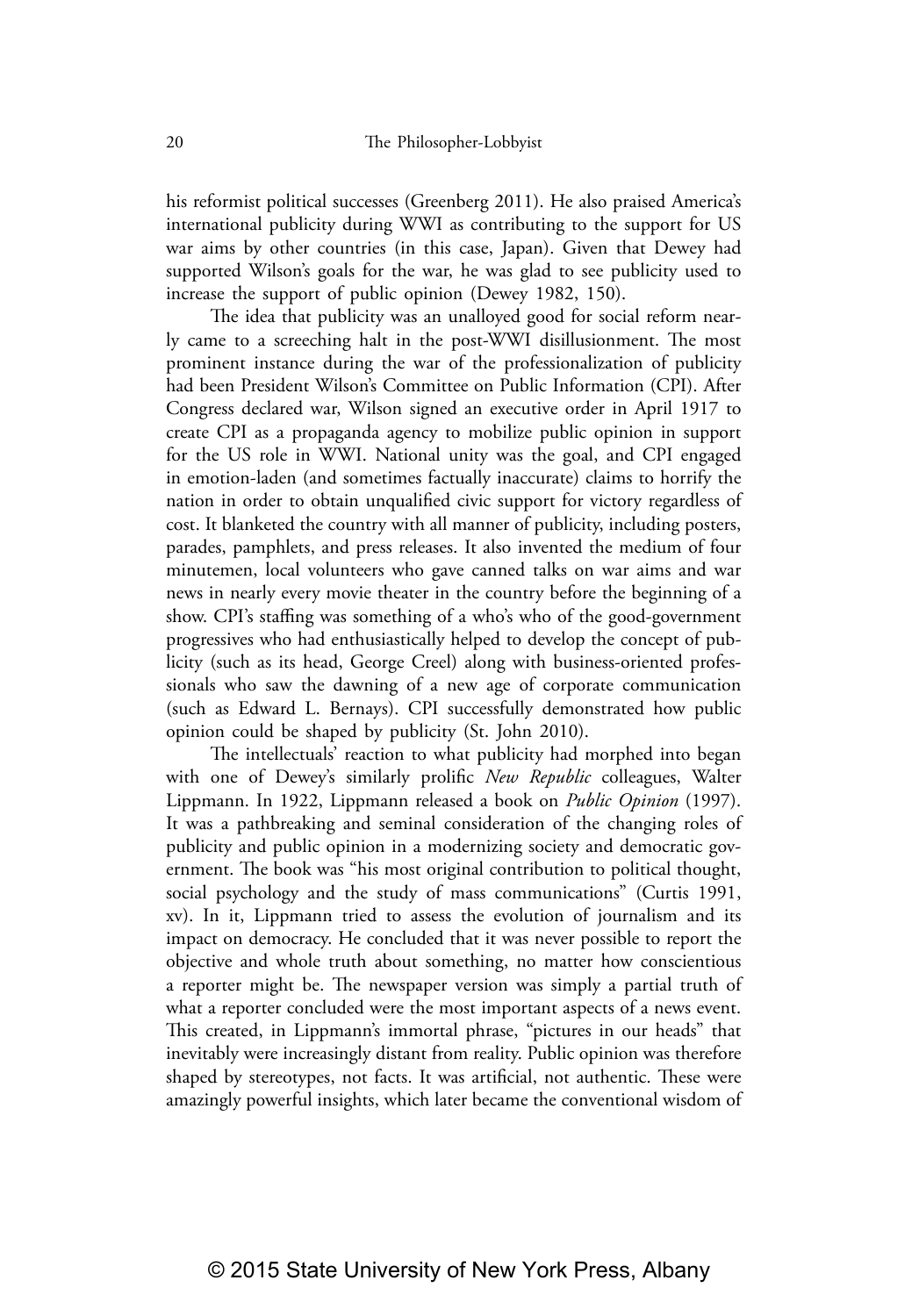the modern media age. But it was Lippmann who so perceptively identified, described, and analyzed them. As would be expected of someone identifying a problem, Lippmann tried to follow up these observations with a proposed solution. That was the weaker (though still interesting) latter part of the book. He conceptualized a class of policy analysis and research specialists who would tease out the true facts of a situation for the benefit of political decision makers and as a corrective to (false) public opinion. In all, it was a powerful book. Lippmann had zeroed in on the weaknesses of the Progressives' faith in publicity and in the reliance of government policy makers on public opinion. Modern democracy had such weaknesses that it could be perverted by those who knew how to shape information and stereotypes.

Dewey's review of *Public Opinion* in the *New Republic* was extremely positive. Overall, the book's "brilliancy does not impress one as fine writing; rather the material dealt with shines through. To read the book is an experience in illumination." Without reservation, Dewey endorsed the accuracy of Lippmann's analysis of stereotypes, news, and public opinion. He acknowledged that Lippmann had identified a valid and important problem, saying, "Mr. Lippmann has thrown into clearer relief than any other writer the fundamental difficulty of democracy" (Dewey 1983, 337, 344).

Being consistent and reflecting his own philosophy of education, Dewey nonetheless demurred from Lippmann's solutions. He wanted to help make democracy work, rather than isolate decision makers from democracy and public opinion. These demurrals were early glimpses at what later was reflected in the work of the People's Lobby. First, instead of a cadre of information specialists advising only politicians and administrators, he wanted these corrective mechanisms to communicate with the public-at-large so that the resulting public opinion would be more valid and accurate. This led to the People's Lobby engaging in a great amount of publicity, viewing such efforts as a corrective to the incrementalism of daily news coverage (who criticized who today?) and journalism's tilt to the sensational over important (though eye-glazing) developments in public affairs Second, he suggested the need to help readers "see underlying forces moving in and through events seemingly casual and disjointed." In other words, an ongoing effort was needed to link a meta-narrative to daily news—the bigger story of ideology, privilege, economic disparity, and the self-servedness of those who already had economic power. This, too, morphed into a running theme of the People's Lobby publicity work—of constantly relinking the bigger picture to what was essentially hidden in the press of daily journalism.

Three years after *Public Opinion*, the irrepressible but pessimistic Lippmann published something of a sequel to it called *The Phantom Public*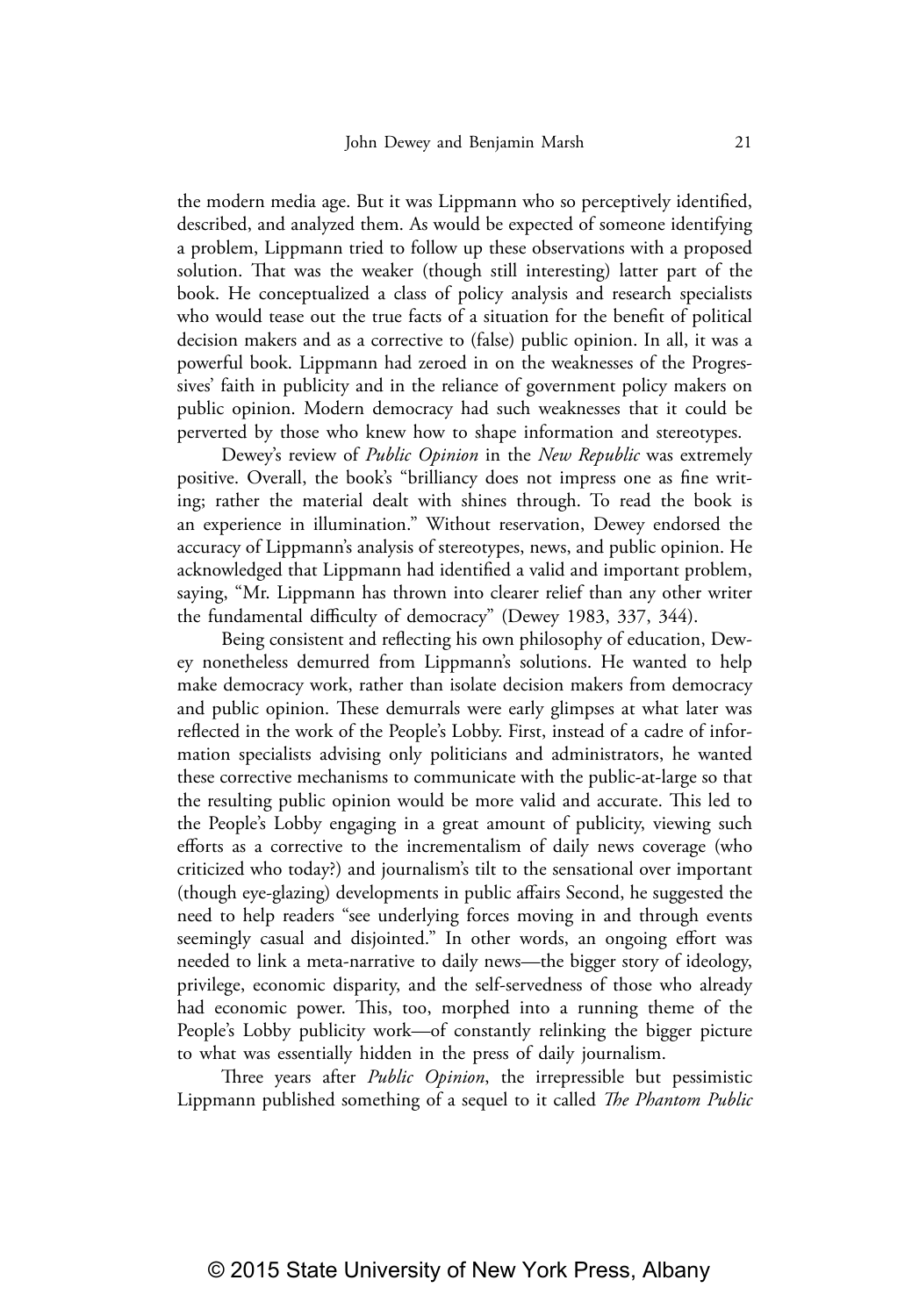$(1993).$ <sup>4</sup> In it, he was even gloomier about the ability of mass democracy to make the right decisions. He saw it as inherently defective and essentially absent from any substantive public debate over an important issue. People were not only diverted by inaccurate, sensational, and manipulated reporting. Citizens also had many other aspects of their lives that called their time and attention away from dispassionate and well-informed thinking about complicated issues of public policy. Lippmann's desire to limit the power of elections and public opinion corresponded to the thinking of many of the public administration reformers during that period (Lee 2011b). Lippmann had "opened the way to a post-Progressive conception of politics as a 'realistic' process of brokering an openly interest-based pluralism" (McClay 1993, xxxiv).

Dewey also reviewed *The Phantom Public*, also in the *New Republic*. As with his review of *Public Opinion*, it showed how Dewey's thinking about publicity, public opinion, and democracy was being refined in reaction to Lippmann's work. Dewey again praised Lippmann's incisive analysis of contemporary public affairs. Also, he was pleased that Lippmann's "philosophical background gives his book a reach and force which distinguish it from almost all other contemporary writing in the field of [public] affairs" (Dewey 1984a, 220). Coming from Dewey, a philosopher, that was a major compliment.

But, again, Dewey resisted the direction Lippmann took to deal with the problems he had identified and ably analyzed. This book review, too, sketched some of the rationales and actions of the subsequent People's Lobby. First, Dewey did not like the cause and effect that Lippmann assigned to mass democracy (and the emerging phenomenon of diminished voting turnout) as having a deleterious impact on quality of governmental policies and decision making. Dewey's interpretation focused on "the inherent problems and dangers the Great Society has brought with it, with respect to which the weakness of democracy [was] *symptomatic rather than causal*" (219, emphasis added).<sup>5</sup> In other words, democracy per se was not the cause of whatever problems Lippmann said were occurring in public affairs. Second, Dewey felt that there were methods of reorganizing society to strengthen the workings of democracy as an alternative to insulating public policy from democracy. If one were to describe the results of elections and tilt of public opinion as "meddling" in decision making, Dewey pointed out, then one was automatically accepting the validity of the framing of reality by laissez-faire economics. Instead, for example, he suggested experimenting with what came to be called syndicalism, a method of organizing social groups by "something that approximates a 'guild' or 'soviet'—please note I do not say Bolshevist—organization" (217).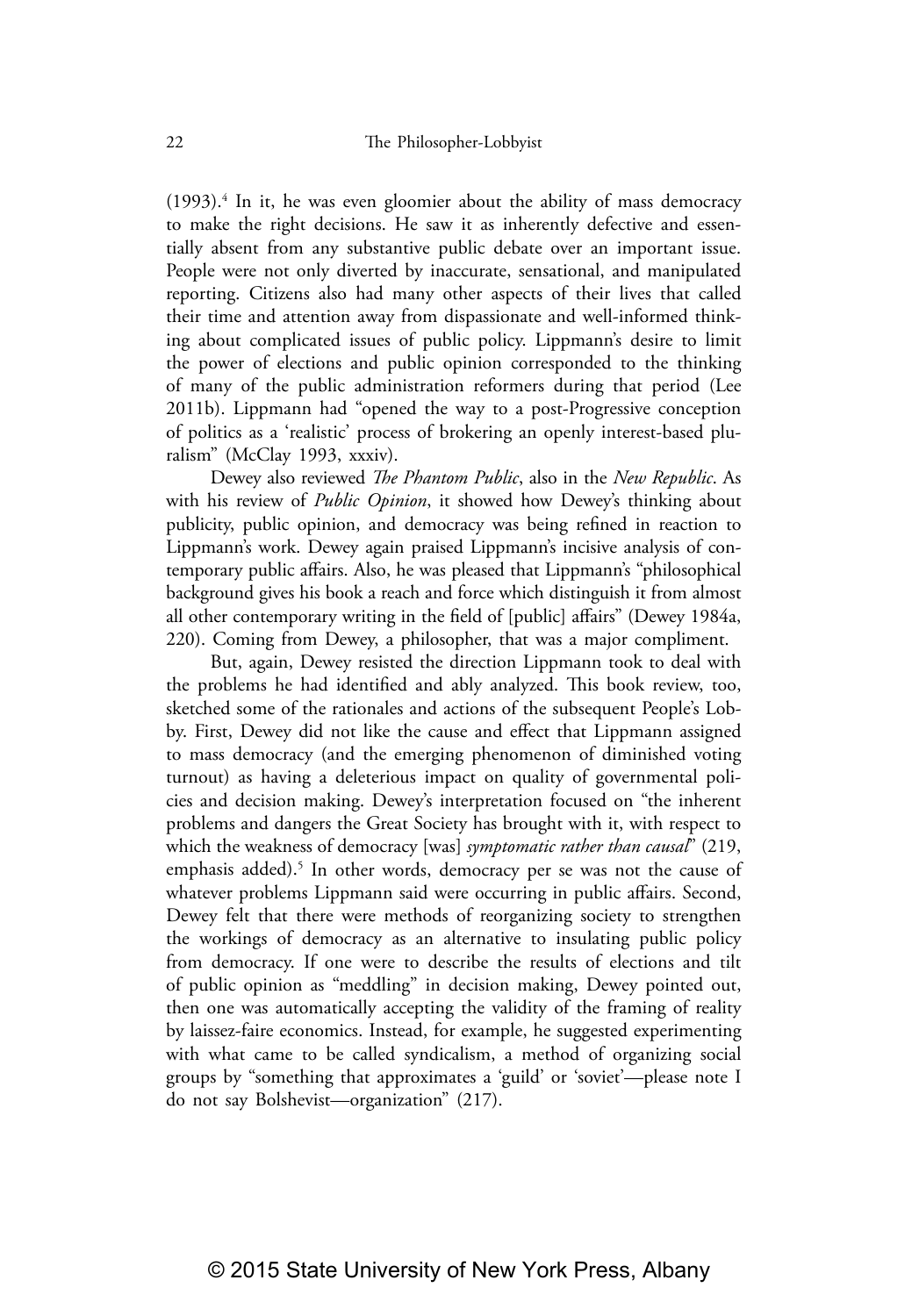In addition, there was a need to keep working at "making the press a continuous, systematic and effective revelation of social movements" (219–220). The goal, in Dewey's view, was to improve democracy so that the public could "discriminate between the group whose policies genuinely further the public interest and those who are making use of the public to promote private ends" (216). If the electorate could receive through the news media more factual and contextual information, then voters would "see private activities in their public bearings and . . . deal with them on the basis of the public interest" (220).

Here was the germ of an idea that Dewey was gradually formulating and that became manifested in the People's Lobby. There was a need to (1) promote the dissemination of otherwise unknown, but important factual information; (2) magnify such efforts by working to maximize its press coverage; and (3) analyze policy options to see if they were covert private interests or were truly in the public interest. Dewey's review kept returning to the existence of an authentic public interest. Identifying it and pressing for it as the underlying rationale for all policy decisions was to be a major driving force in the work of the People's Lobby.

## Dewey Responds to Lippmann: The Public and Its Problems, 1927

Dewey was not satisfied that his two book reviews provided a comprehensive alternate framework to Lippmann's pessimism about mass democracy. He wanted a more full-throated "rebuttal" of Lippmann (McClay 1993, xviii), with a detailed examination of the subject of modern mass democracy. The intellectual debate between the two became famous as a showdown between two progressives with different takes on modern mass democracy (Gary 1993). Dewey soon had a platform for elaborating on his side of the argument. In 1926, he delivered a series of lectures at Kenyon College on the subject that elaborated on the ideas he expressed in the two book reviews. Dewey then revised the lectures and expanded his comments further for publication. In the fall of 1927, he released *The Public and Its Problems* (2012). He attributed some of the ideas of the book to a reaction to Lippmann's two books, acknowledging the strengths of Lippmann's analysis, but stating that he had reached "conclusions diverging from" Lippmann's (104n).<sup>6</sup>

It was a powerful and densely argued book. Dewey, as a philosopher, was comfortable with discussion of abstract and remote concepts, though he largely brought those discussions back to earth for his readers. It was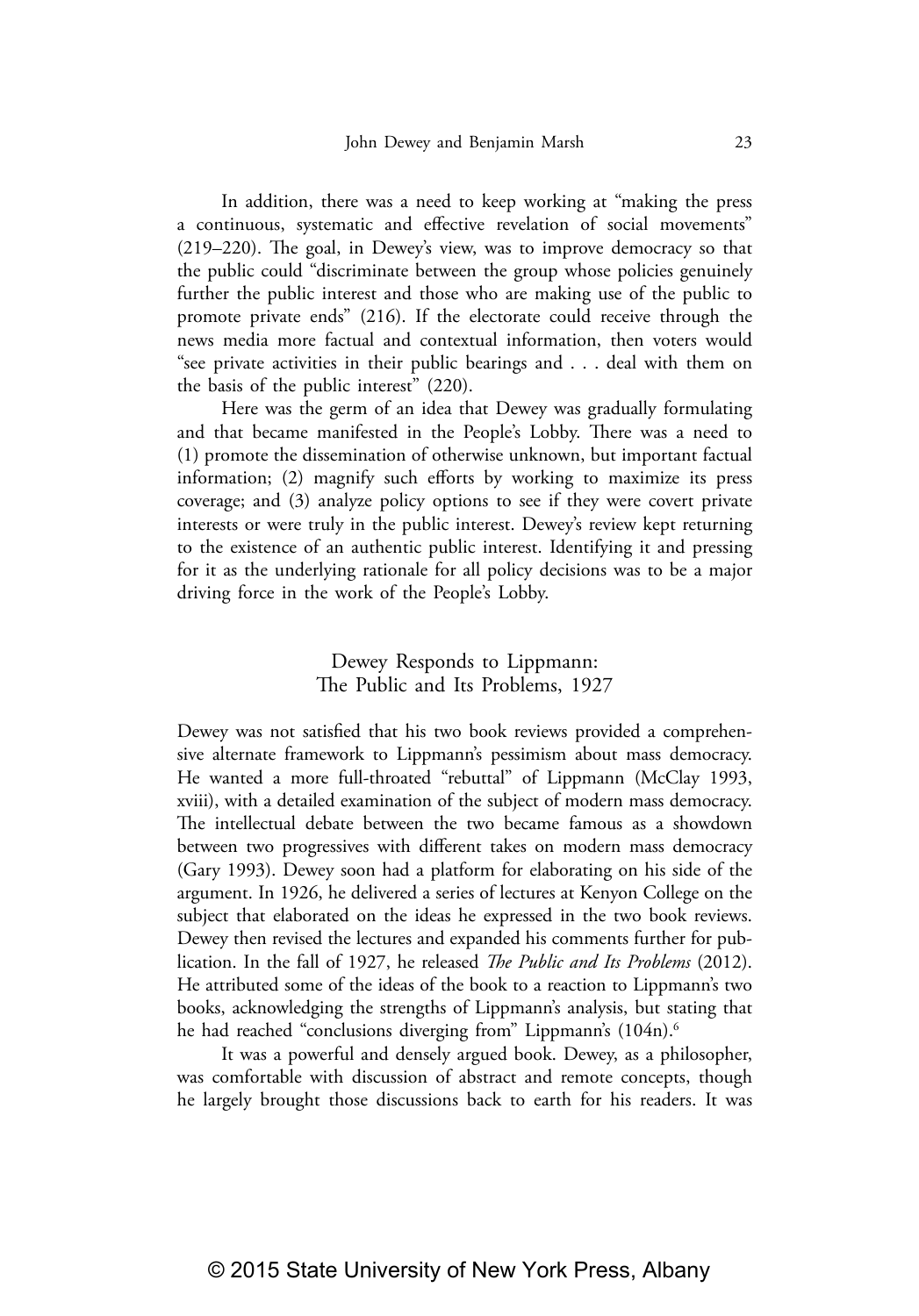not as opaque and highly theoretical as some of his earlier books, but rather somewhat more accessible to the less specialized reader. Assessing the importance of the book in 2012, Rogers described it as "perhaps one of his richest meditations on the future of democracy in an age of mass communication, governmental bureaucracy, social complexity, and pluralism" (2012, 1).

In the retrospect of later developments, *The Public and Its Problems* can be read as the theoretical underpinning of the People's Lobby, the organization's political stances, and its modus operandi (without detracting from Marsh's contributions). Dewey defined the proper scope of governmental actions (a hotly argued topic to this day) as when the consequences—bad or good—of private interactions between individuals significantly impacted others. That was when something became a public matter. In those cases, government was needed to intervene "whether by inhibition or by promotion" (48). But he also cautioned that government was not the totality of the society, of all human interactions, rather only a portion of it (53, 79).

Dewey criticized the stale dogmatism of political conflict, warning that self-serving interests would propagate interpretations of events as causal, rather than simply symptomatic (50). To use a contemporary example, does government regulation always hurt business efficiency (causal)? Or do problems with the operations of business require government regulation (symptomatic)? Similarly, he warned of the need to interpret the activities of public officials: Were they covertly pursuing their own private interests, or were they truly making decisions based on the public interest (57)? The former needed to be removed from power.

In particular, Dewey was critical of the determinism and triumphalism attached to the democratic status quo. He argued that the existing form of American democracy was not planned, but rather the result of a series of ad hoc decisions, solutions, and reactions (58). In that case, the thenform of democracy was not necessarily perfect unless "history is ended" (57). Assuming it was not, then democracy would and should continue to evolve through the same "experimental process" that had shaped it to that point. For Dewey, any oratory about the status quo being sacred and holy was suspicious and probably used to rationalize the privileges enjoyed by some in the current setup (58). He was especially critical of the increasing disparity between the fast pace of economic and technological advances in contrast to the resistance by the haves to additional political reforms. This was an effort, in his view, to retain the increasingly anachronistic economic laissez-faire doctrine in control of a political economy that no longer could function constructively under such a principle (100). Echoing Voltaire's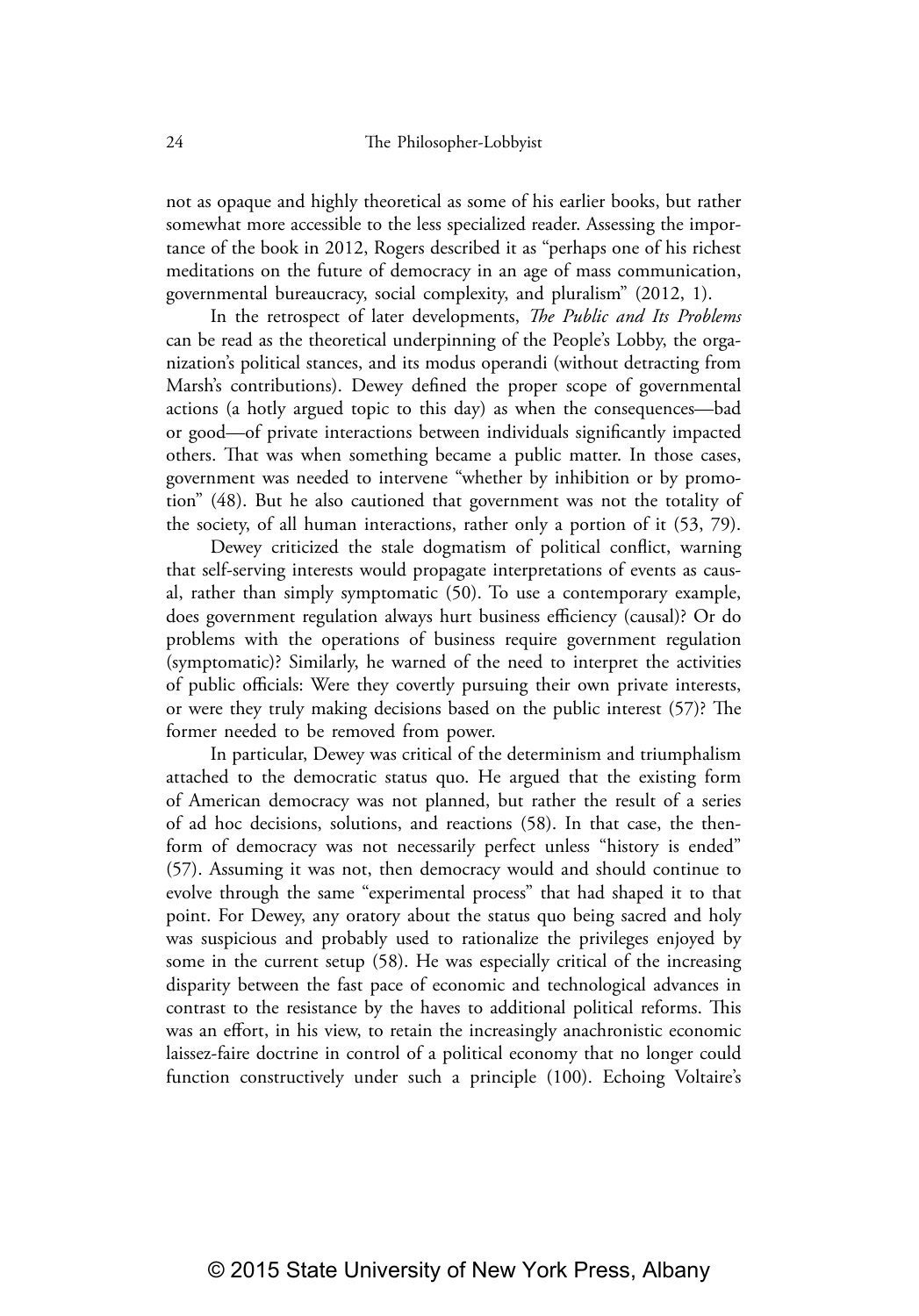mocking in *Candide*, Dewey's was a powerful critique of the oft-made claim by conservatives (and others) that the present was the best of all possible worlds. (Presciently, Dewey also predicted that "the present era of 'prosperity' may not be enduring" [116].)

Using an unusual argument, Dewey suggested that one of the trends in the expansion in the scope of government was due to taking over onceinnovative but now-common economic activities. Taking over such "habitual" activities would free people to continue innovating and experimenting (73). Therefore, he dismissed as nonmeritorious claims of the propertied classes that public ownership of certain enterprises was Socialism. To him, that was a vacuous, lazy, and fact-free argument. In general, he supported a broader state role when economic disparities were too large. Government needed "to form a level on which bargaining takes place" between the haves and have-nots (74).

As he had in his reviews of Lippmann's two books, Dewey agreed with Lippmann's analyses of the faulty thinking about public opinion and modern democracy. There was no Public (a term he capitalized) in the sense of a viable and working entity that sequentially considered issues, coalesced into public opinion, and then shaped governmental decisions (118). But he saw these developments in a hopeful way, countering Lippmann's pessimism and inherently antidemocratic views. For example, Dewey noted that the huge waves of immigration to the United States had not upset the basic functioning of American government and had not prompted disintegration or instability. On the contrary, the absorption of the new immigrants into the electorate was "an extraordinary feat" (104). Rather than adding new democratic vitality, which, in turn, would prompt political innovation, he saw these new Americans as quickly fitting into the status quo of political values and the two-party system. Dewey was indirectly admitting to pessimism about his own longtime efforts to create a third party (106).

Picking up from his earlier writings, Dewey was optimistic about the ability to have social reform (partly coming from his ideas on public education), which in turn would lead to the creation of an authentic Community. What would that look like?

A good citizen finds his conduct as a member of a political group enriching and enriched by his participation in family life, industry, scientific and artistic associations. There is a free giveand-take: fullness of integrating personality is therefore possible of achievement, since the pulls and responses of different groups reenforce [sic] one another and their values accord. (122)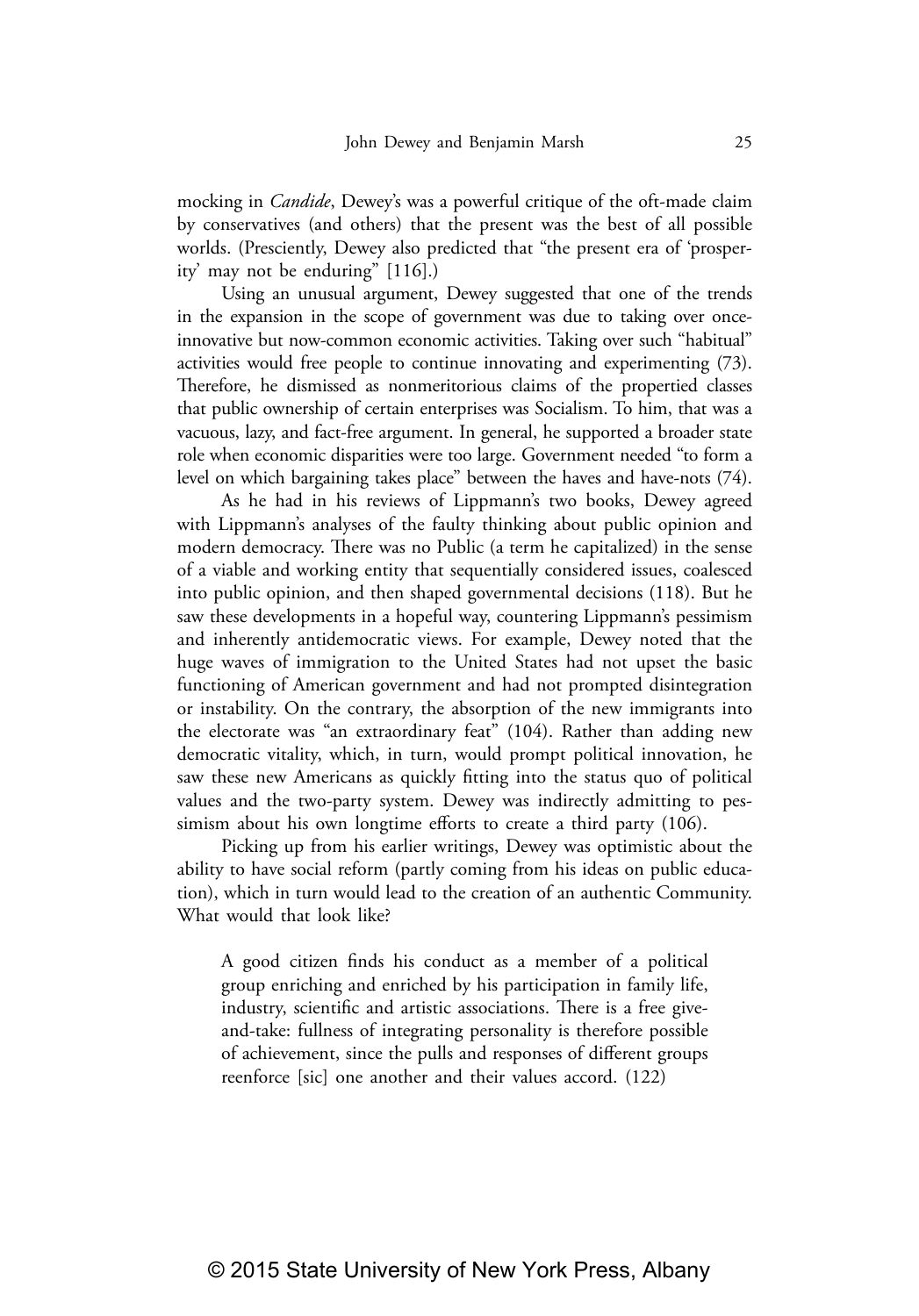Moving from the theoretical to the more specific, Dewey essentially outlined what he felt was lacking in modern political discourse and what, specifically, could be done. Here he was prophetically describing the mission of an organization to promote such democracy, a de facto description of the People's Lobby. Dewey focused on the importance of communication (124) as a prerequisite for a working democracy. Communicate about what? A true public could not come into being "without full publicity in respect to all consequences which concern it" (132). There was a need to convey what daily journalism was not, in particular to give coherence to alternatives that the economic status quo was suppressing or that the news media did not find interesting. This often artificial manufacturing of what was being covered had the effect, in Dewey's view, of alienating the citizenry, further detaching the public from a sense of being involved in the democratic process or having the ability to affect it. Using modern terminology, Dewey had identified the impact of disjointed and sensationalist news coverage—it made the citizenry the spectators of public affairs rather than participants. News, for Dewey, was more than what was happening or what was unusual. Instead, news should include context, alternatives, and discussion of what was not being talked about (132–133, 138–139).

In particular, Dewey wanted to see a more robust effort by someone or some organization to be sure that relevant knowledge (such as research results from the academy) be injected into news coverage. Possessing information from systematic and comprehensive "inquiry" (i.e., research) would significantly enhance the knowledge base of the electorate, especially about approaches and alternatives that may have had validity, but were suppressed by the beneficiaries of the economic status quo. It was a call for "a politics of knowledge" (Westbrook 1991, 316).

Here, then, was the kernel of the People's Lobby, initially expressed in his book reviews and now more fully formulated:

- engage in maximal publicity to reach the citizenry;
- use such publicity efforts to give a larger coherence to the episodic nature of news;
- disseminate information and alternatives that the economic and political oligarchy may be suppressing; and
- provide relevant and credible new knowledge that may contribute to a public debate about policies.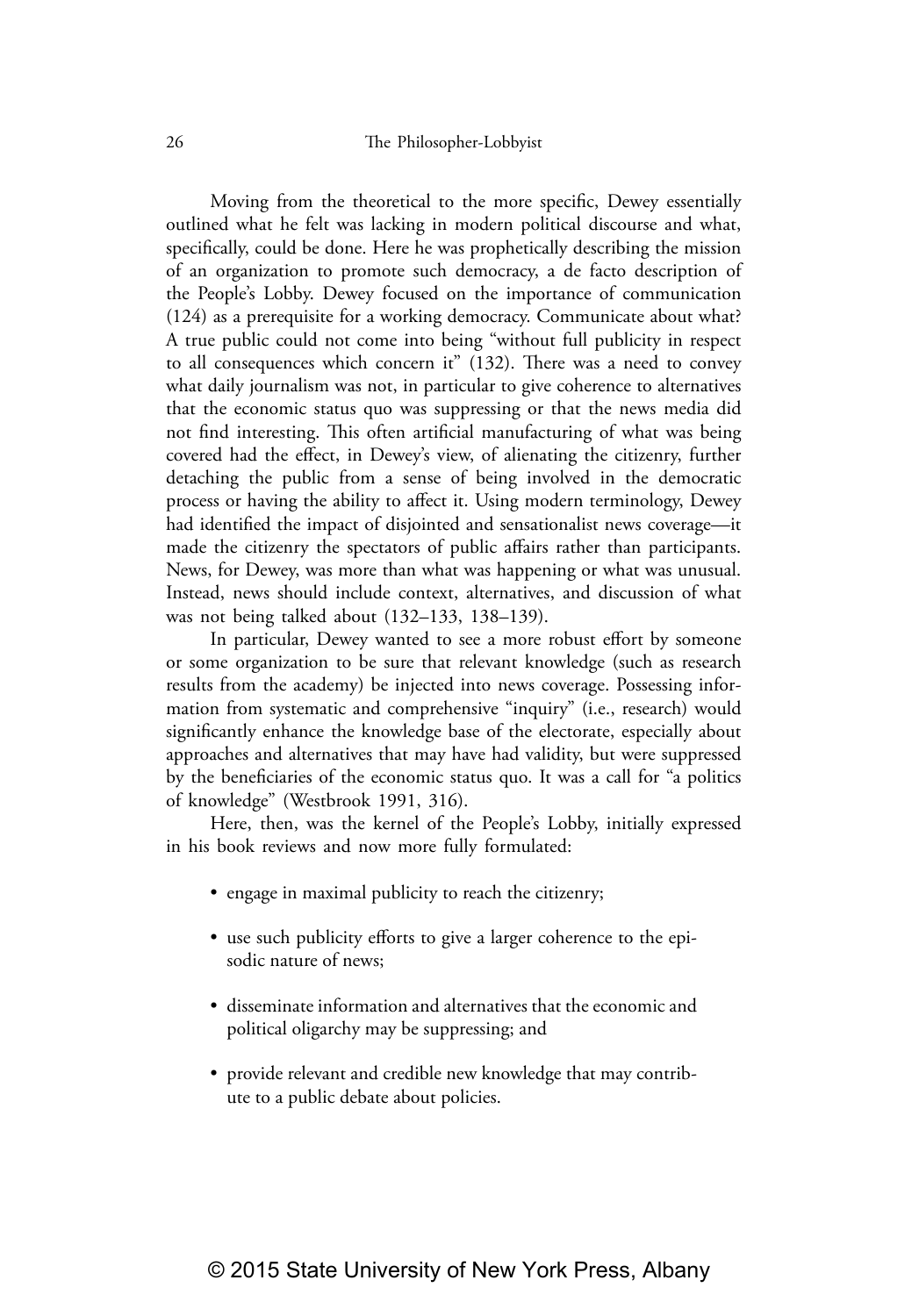Dewey concluded the book with a call to arms that, as it turned out, identified the need for the People's Lobby: "Until secrecy, prejudice, bias, misrepresentation, and propaganda as well as sheer ignorance are replaced by inquiry and publicity, we have no way of telling how apt for judgment of social policies the existing intelligence of the masses may be" (155). What came to be the People's Lobby would contribute to the functioning of a democratic public, restore to proper functioning the increasingly absent public interest, and contribute to the creation of an authentic community. No wonder that, a year later, Benjamin Marsh would consider Dewey as a good candidate for heading some kind of a non–special interest group lobbying effort. It also explains why Dewey would agree with alacrity, but only with specific reformulations of the idea before starting. He had thought long and deeply about it and was ready to act. In retrospect of later historical developments, *The Public and Its Problems* was the theoretical underpinning and manifesto for the People's Lobby.

Hence, the organization was an example of Dewey trying to do more than philosophize, but also to implement his philosophy of democracy and citizenship, parallel to his support for specific schools that implemented his thinking about pedagogy. Throughout his life, Dewey welcomed opportunities to actualize his many ideas. In this case, the PL became a vehicle for him to be a philosopher-lobbyist who was trying to implement the views he coalesced and refined in *The Public and Its Problems*. 7

#### Sketch of Marsh's Life and Politics, 1877–1921

Benjamin Clarke<sup>8</sup> Marsh (1877–1952) was a preternatural rabble-rouser: inflamed, passionate, combative, argumentative, never satisfied—and never caring about being popular or nice. He was always sure he was right, regardless of what anybody else thought, and was never at a loss for words. Marsh was the antithesis of the cerebral, soft-spoken, and polite-to-a-fault Dewey. But they nearly always agreed on their left-leaning ideological interpretation of public affairs. Both had the brains, but Marsh also provided the brawn; he was a born debater and rhetorical brawler. Dewey leaned toward expressing himself in writing, Marsh toward talking. Dewey used high-toned vocabulary, Marsh hot adjectives. They were fire and ice—it was a political match made in heaven.

In particular, Marsh had an intuitive understanding of the news media. He was ever ready with a quotable sound bite, provocative accusation, or generalization; was eager to create conflict and public theater at legislative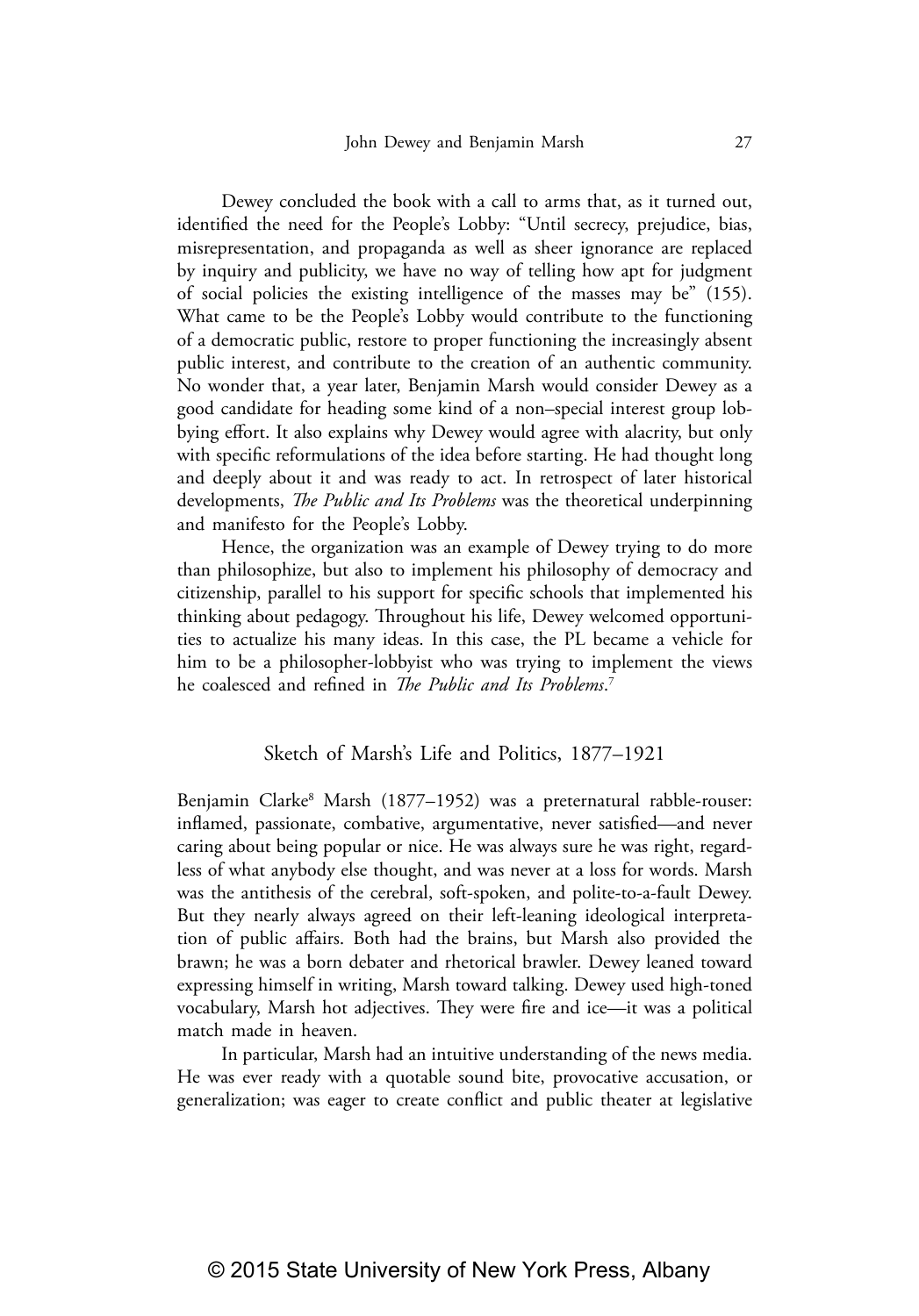hearings; and had an ability to turn a phrase and an ever-ready news release on slow news days. And he was a workaholic with seemingly endless energy. These skills made him a fabulously successful publicity hound for whatever cause he was espousing.

Marsh was born to American Congregationalist missionaries in Bulgaria and grew up there. He viewed his parents' theology as "pretty dour," but believed that they had "innate compassion and humanism" (Marsh 1953, 11). The Ottoman Balkans at that time were in near constant political upheaval, as the empire was disintegrating and ethnocentric nationalism rising. He recalled nearly being snatched for conscription into the Ottoman army and a few years later fantasizing about running away to enlist with the Bulgarian army in its war with Serbia. He returned to the United States to attend college at his father's alma mater, Grinnell in Iowa. He then was awarded a fellowship at the University of Pennsylvania for graduate work in sociology (Personal Notes 1902, 104). Showing the beginnings of an academic career, he published an article in an academic journal of the results of some of his research (Marsh 1904) but never finished a degree program. Instead, his do-good Protestant-based background and education quickly lured him to the real world of social activism and reform.

In quick succession, he was involved in the YMCA, the American Board of Missionaries, the Philadelphia Society for Organizing Charity, and the Pennsylvania Society to Protect Children from Courts. Then, in 1907, he became the secretary of a new group, the Committee on Congestion of the Population. Based in New York City, it was a nonprofit advocacy organization created by some leading social reform and philanthropic activists. Their central idea was that decreasing congestion would improve the quality of life in urban areas. Pursuing that goal would ostensibly decrease overcrowding in tenements, spread out the population of the poor over a larger area, promote improved housing conditions, and create space for new parks and recreation areas. Marsh jumped in feet first and had a knack for promoting the cause. He obtained the endorsement of leading politicians, civic activists, and philanthropists for investigating the subject; organized meetings; wrote about it; and generated news. In its essence, the anticongestion camp was trying to capture control of the nascent enterprise of city planning by giving it a focus on improving the living conditions of people. This was, through the back door, social reform with a left-of-center orientation below the water line.

By getting there first, Marsh was hoping to *define* city planning. He moved fast. In 1909, he organized in New York City the first-ever City Planning Exhibition. That year, he self-published what was probably the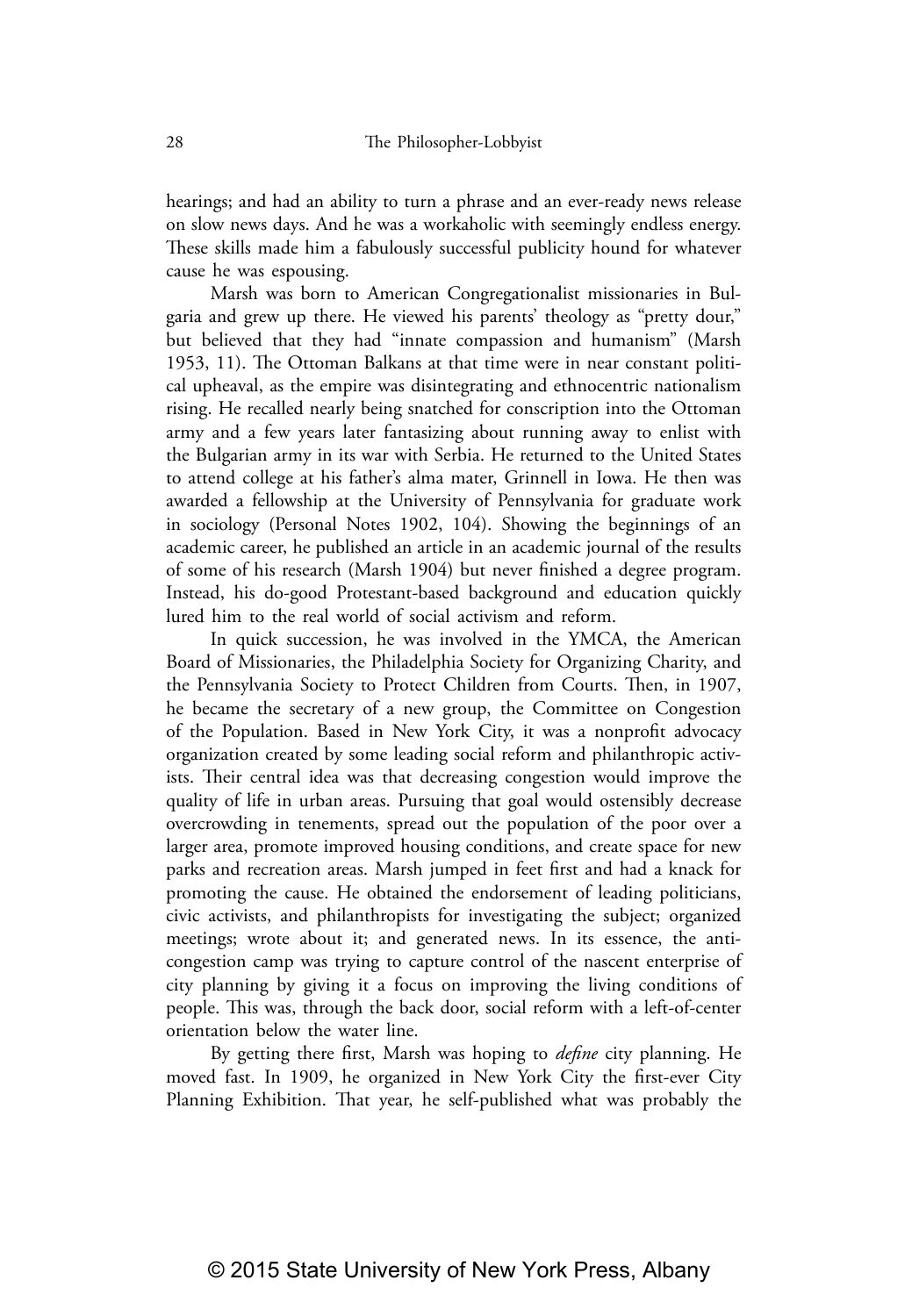first American textbook on city planning (Marsh 1974) and organized the first National Conference on City Planning, which took place in Washington, DC. For the moment, he was the most influential voice and thinker in the city planning movement. But a reaction against embedding this left-leaning ideology into the profession quickly set in. Led by Frederick Law Olmsted, Jr., a more politically neutral and technocratic approach to zoning trumped Marsh's message. Within a year, he had lost control of the annual conference and his views had been marginalized (Kochtitzky 2011, 131; Frumkin et al. 2011, 19; LeGates and Stout 1998, xxi–xxii; Kantor 1974). In Peterson's vivid metaphor, Marsh would "suddenly streak like a comet through the American planning skies," but then disappear as quickly as he had come (2003, 236).

That did not slow Marsh down. He continued writing, publicizing, and lecturing for his causes. He presented a somewhat academic paper at a conference on public recreation (Marsh 1910), wrote a 272-page final report of the Congestion Committee (reviewed in *Political Science Quarterly* by Charles A. Beard [1911]), self-published a 112-page treatise endorsing Henry George's single-tax proposal (Marsh 1911), authored a pamphlet on giving women the right to vote (Marsh 1912), and published another article in an academic journal on population congestion (Marsh 1914). In between all that, he testified at public hearings for his causes, joined committees, lectured, spoke at rallies, wrote letters to the editor, and traveled Europe as a freelance reporter. He managed to garner publicity for trying to milk a cow at a Greenwich Village fair and got himself expelled from the City Club for "conduct unbecoming a member" for an accusatory comment in the press about another member.<sup>9</sup>

By then, Marsh was a well-known political activist in New York and deeply involved in politics and causes on the left. According to the FBI, "his principal duties were the making of 'soap-box' speeches on the east side of that city, in which he attacked Wall Street and its activities."<sup>10</sup> But he was neither overtly nor formally a socialist. Marsh did not support a revolution and didn't want to be associated with any of groups advocating it, nor, for that matter, with the Socialist Party (even if it, ambiguously, opposed a revolution). He was, in Tobin's phrase, "a radical Progressive," that is, a moderate in the sense of wanting to work for reform from within the system and aiming to win elections. While his political goals often overlapped with those of socialists, he was not a card-carrying member of any party (1986, 19, 21, 45).

During WWI (but before the United States became a combatant), he was active in the Committee for Real Preparedness, which called for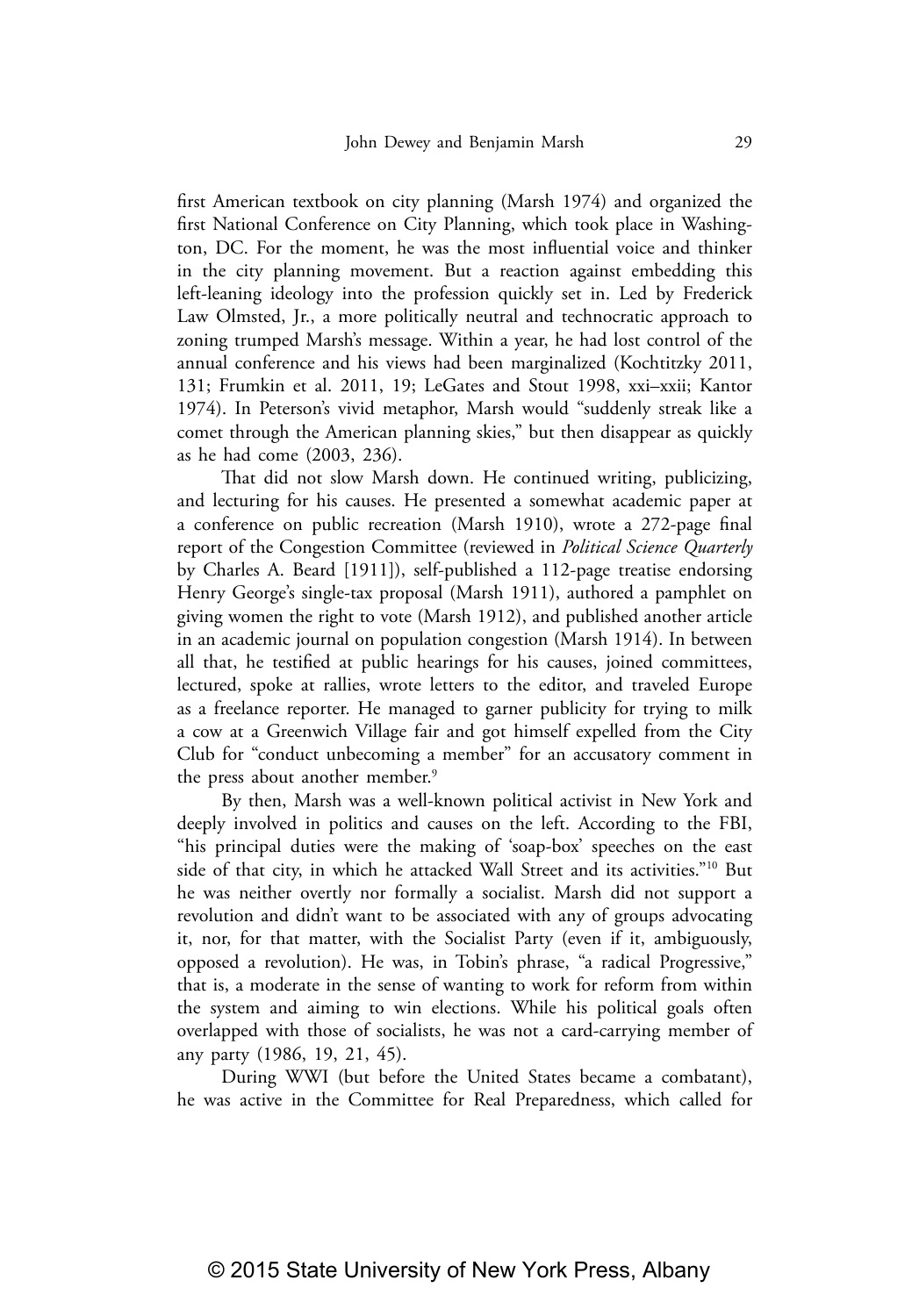resolving social justice issues in the United States as a way to strengthen the country (Marsh 1916). He strenuously opposed the US entering the war (as the left generally did) and was active in the National Emergency Peace Committee. (It will be recalled, from earlier in this chapter, that Dewey, breaking with the left, had supported Wilson and the war.<sup>11</sup>)

Once the United States declared war, accusations of traitorous behavior by left activists were common and in some cases led to arrests and imprisonment. Marsh diplomatically opted to downplay his opposition to the war in principle and instead to voice criticisms of how the war effort was being pursued. Moving to Washington, he became involved in the Farmers National Headquarters, which declared itself the joint voice in Washington for all "progressive farm organizations," listing fourteen sponsoring organizations on its letterhead.12 In some respects, this was the contemporary manifestation of the southern and western farmers who had been active in national politics since the 1890s as an independent populist movement (Sanders 1999; Clemens 1997). They saw the left as separate from the Democratic Party and took vociferous stances against the business sector, especially banks, Wall Street, and the Republican Party. As publicity director of the coalition, Marsh noisily raised concerns about how the draft was degrading farmers' ability to maximize production, that the wartime emergency had loosened US Department of Agriculture (USDA) regulation of meatpacking factories, and how the tax burden to fund the war was malstructured.13 Marsh wanted to tax the rich and wartime corporate excess profits. He later claimed he said that to President Wilson at a twenty-minute meeting with him (Marsh 1938, 81).

After the war was over, he helped reorganize the coalition into a successor organization called the Farmers' National Council. Its motto was "Guarding the Farmer's Interests at the National Capital."14 It listed twentyfour members of a board of directors, encompassing about a dozen organizations. But the letterhead was more impressive than the reality. Marsh described the Council as "a very loose organization" in terms of formal membership, local chapters, and dues contributions (Marsh 1953, 49). He was its managing director.

Largely working alone on a shoestring budget and with little oversight, Marsh continued voicing farmers' interests, such as urging continuation of federal wartime control of the railroads because farmers feared a substantial postwar (and post–federal-control) increases in shipping rates.15 He complained about the low wartime tax rates on millionaires who, he said, supported the war "to make their foreign investments secure." The rich, not suffering farmers, should now be expected to pay off the federal war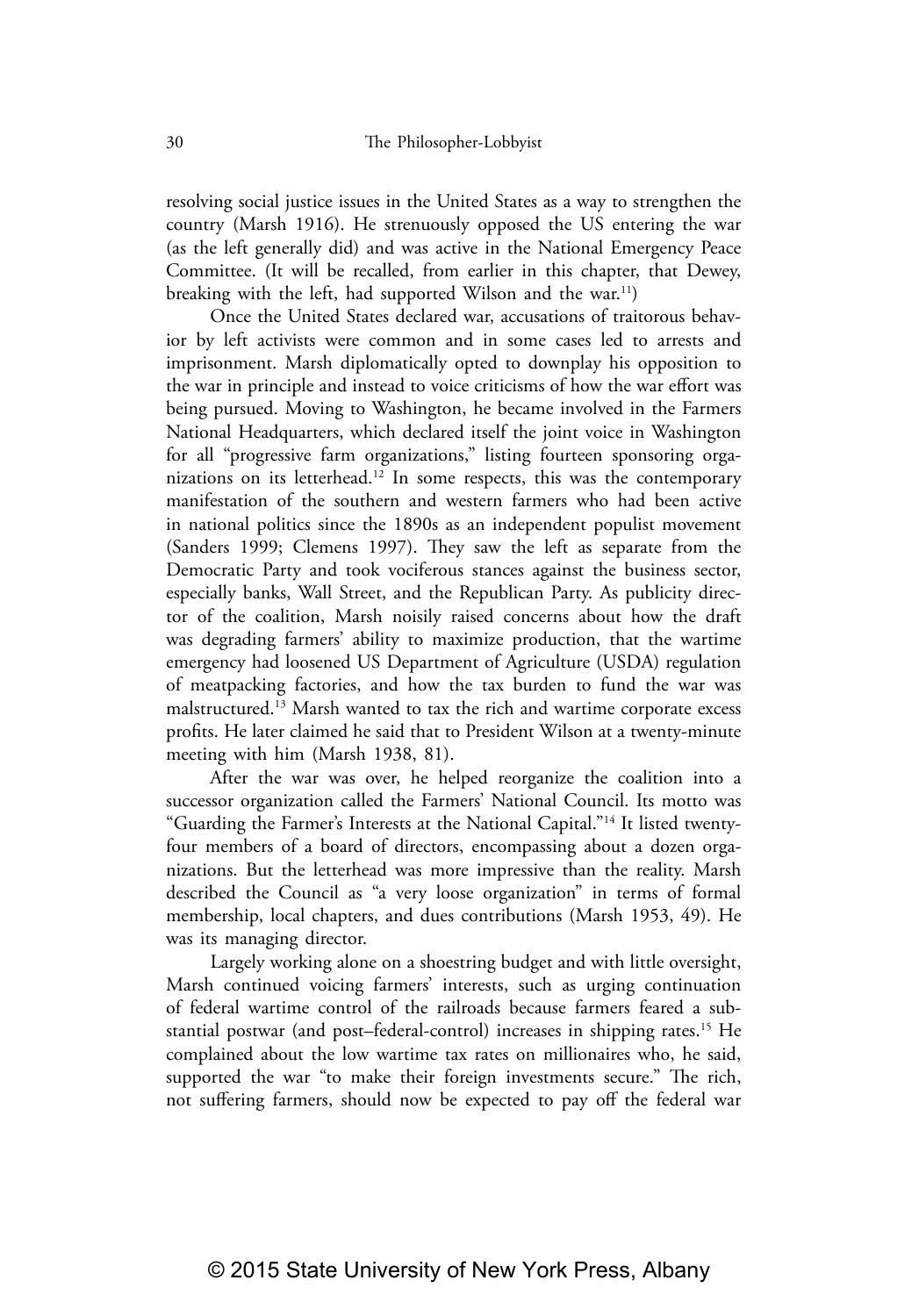debt, given their ability to pay and how little they were currently paying.<sup>16</sup> At a 1921 congressional hearing, he called for the federal government to take over and manage the export of farm surpluses, rather than leaving it in private hands.17 The year before, he had urged a veto of a bill privatizing the wartime Atlantic shipping fleet and expressing farmers' fears about its impact on their costs.18 A constant critic of administration agricultural policies, he was well known at the USDA. According to the FBI, he sent "insulting letters, advocating extreme radical abuse regarding farm legislation and criticizing the Secretary of Agriculture."19

Marsh saw little differentiation between legislative advocacy aimed at current office holders and involvement in electoral and partisan politics. For example, he testified before the Platform Committee of the Republican presidential nominating convention in Chicago in 1920. He urged a platform plank supporting the program of the Farmers' National Council.20 When it of course did not do that, he loudly denounced the Republicans for ignoring the interests of farmers.<sup>21</sup> After the convention, he then tried to provoke the nominee, Warren Harding, into a public fight over the subject.<sup>22</sup> Harding didn't bite.

By this point, Marsh's continuing and aggressive criticisms prompted some of the conservative congressional targets of his barbs to try to challenge his credibility as a voice of farmers. At a hearing, Marsh provocatively said he represented those farmer organizations "which are not controlled by Wall Street," the latter including the Farm Bureau. Fighting rhetorical fire with fire, a Republican legislator made an equally inflammatory charge that was more of an insinuation than a question. He asked Marsh if there was any alliance between his organization and "the Russian Soviets." No, said Marsh.23 At another congressional hearing, Marsh was asked to "explain the status of their organization and the number and character of the farmers that they represent," implying that Marsh was not an authentic representative of any major farm organizations.<sup>24</sup> When a farm bill was opposed by all farm groups except the Council, even sympathetic committee members dismissed Marsh's legitimacy to speak for any producers, especially after compelling him to answer where his voting residence was. "I voted in New York the last time," he said (Hansen 1987, 202).

A reporter covering one of those hearings flagged readers that he agreed with Marsh's congressional critics, characterizing Marsh and the Council as "the radical wing of organized farmers."25 Similarly, the *New Republic* also identified the Council as representing "the Left."26 The historical literature has since agreed with the validity of those perceptions. Guth identified the Farmers' National Council and Marsh as "radical" (1982, 75).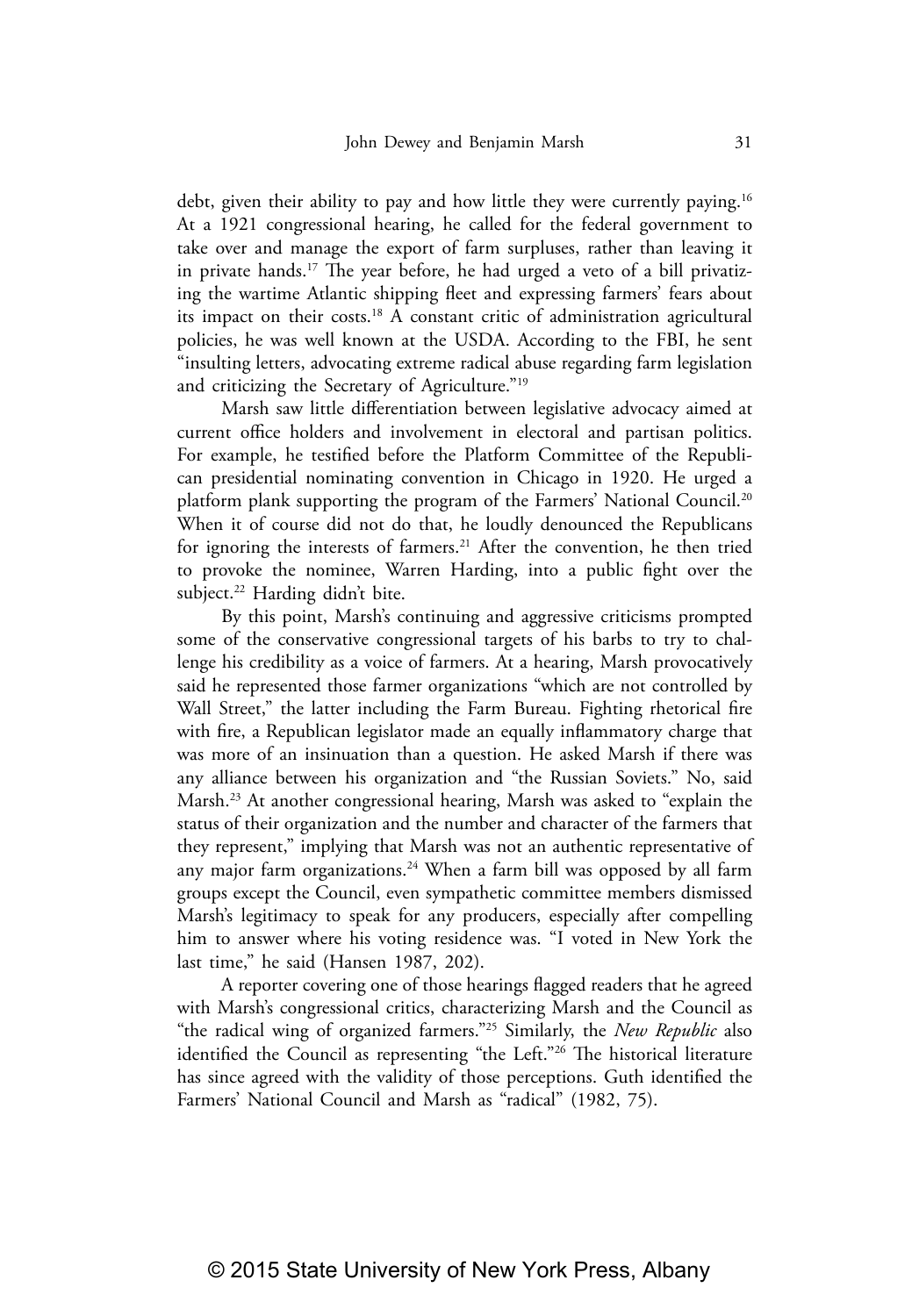#### Marsh and the People's Reconstruction League, 1921–28

The results of the November 1920 elections were a victory for a Republican return to normalcy and a deflating setback for those in Marsh's circle trying to create a viable progressive-populist and farm-labor third political force. One attempt to keep the movement alive was led by Senator Robert M. La Follette Sr. (R-WI) to create a "People's Legislative Service," which would provide ostensibly neutral and factual analyses of bills introduced in Congress.27 The formulation "People's" was in part a shortening of "Working People's," a term used at the time by some in the movement, such as the Working People's Nonpartisan League (Olssen 1978, 380).<sup>28</sup> Largely funded by the increasingly politicized unions of railroad workers, it had some modest success in the early 1920s. By the mid-1920s, the unions, having lost most of their legislative goals, cut back their funding. While it struggled on until 1933, the People's Legislative Service never became a major player (383).

In any case, the People's Legislative Service was to be an *observer* of legislative politics, not a participant. Marsh quickly saw political daylight and ran toward it, perceiving a political vacuum that could be filled with a counterpart that would be a player, actively lobbying for the same progressive agenda. Besides, the Farmers' National Council had been losing credibility on Capitol Hill, and its agricultural orientation precluded Marsh from involvement in issues that were tangential or unrelated to farmers' interests. Therefore, in early 1921, without abolishing the Farmers National Council outright (which he kept in a kind of inactive reserve status), Marsh created the People's Reconstruction League (PRL). According to Tobin, PRL was "the most aggressive and innovative lobbying group then formulating a progressive program," and its policy positions "typified contemporary liberal thinking" (1986, 132). Williams identified the PRL as one of four "new institutions" that were central to the progressive movement in the 1920s (2013, 60).

Like the People's Legislative Service, PRL began largely as a labor union organization. The railroad unions in particular provided almost all of its (meager) initial funding and comprised most of the two dozen members of its executive committee (a de facto board of directors). The funding from unions was modest, with Marsh—as before with the Farmers National Council—a one-man band operating on a shoestring budget. However, different from the Council, PRL also solicited *individual* memberships.<sup>29</sup> This was not only an expedient decision in terms of raising adequate funds, but also meant that PRL's views could not automatically be dismissed as par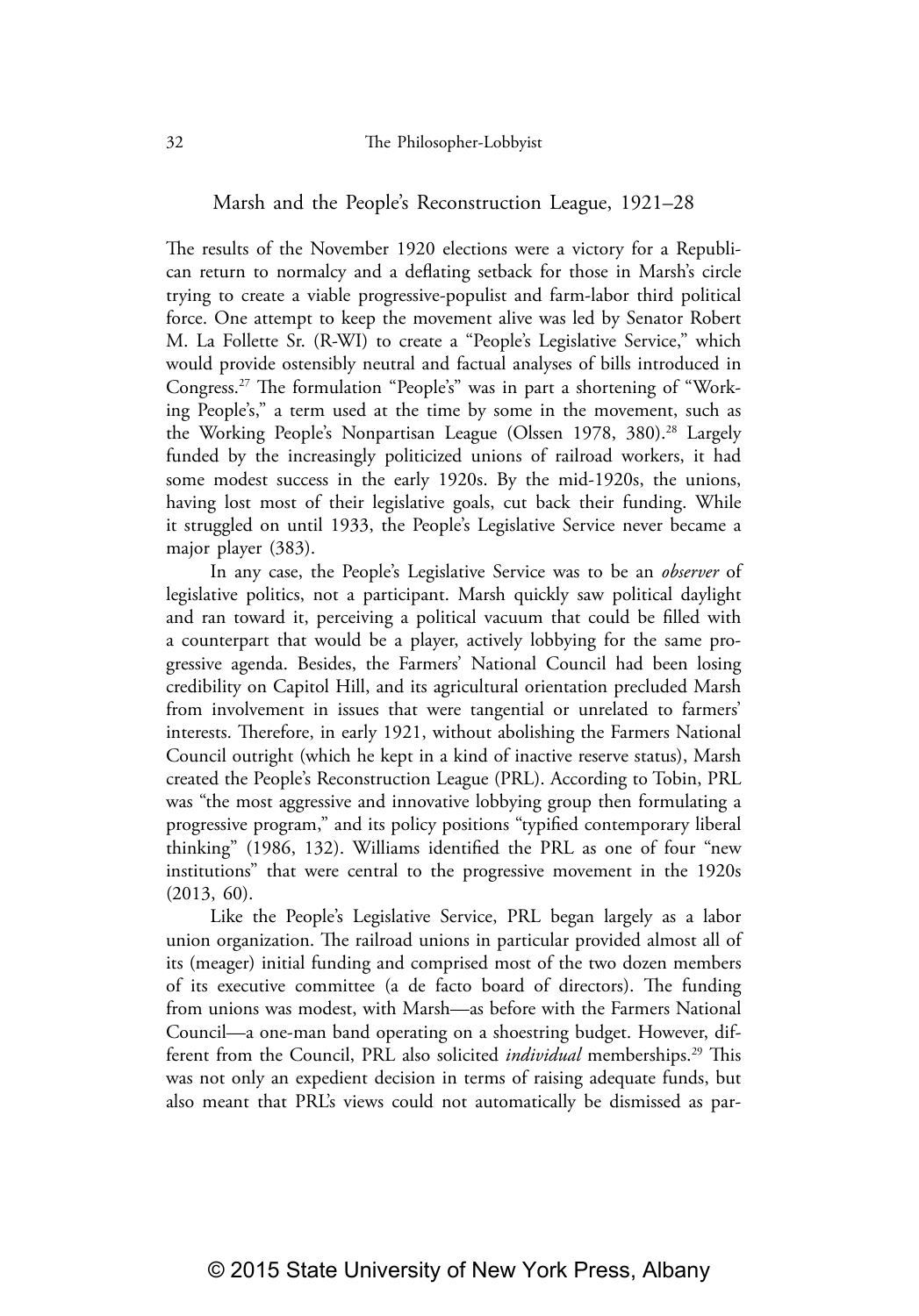roting its organizational funders. Also, with members around the county, Marsh could turn to them to engage in letter writing to their legislators. Here was grassroots advocacy long before the term came into use. Marsh's title was executive secretary.30

The term "reconstruction" was used to convey the goal of "progressive forces to carry out a reconstruction program of economic justice."31 More specifically, PRL had six legislative goals: resumption of federal operation of the railroads (as had occurred during WWI), effective controls over the meatpacking industry, increasing taxes on the rich and reducing taxes on the poor, strict banking regulation to prevent use of depositors' funds for speculation, public ownership and control over natural resources, and opposition to any military draft. Indicating its orientation, PRL stated that its modus operandi would be "publicity, pamphlets, conventions and organization."32 Here was a declaration that lobbying was more than testifying at public hearings; it entailed mobilizing the public through publicity to the point of influencing public opinion.

The public unveiling of the organization took place in late January 1921.33 According to the *New York Times*, the new lobbying group would be nonpartisan and focus on "economic justice" for workers and farmers. PRL asserted that its legislative program "will save American workers with hand and brain \$6,000,000,000 a year."34 The league quickly announced that it was convening a two-day national founding conference in April to flesh out its program and mobilize an active membership.<sup>35</sup> At the conference, speakers called for nationalization of the railroads, breaking up monopolies, legislation to enact a bill of rights for unions, a more progressive income tax, and criticism of the Federal Reserve for higher-than-necessary interest rates and constricted lending.<sup>36</sup> At the end of the conference, Marsh issued a public statement describing the now-sanctioned policy agenda of the PRL. Then League leaders went to Capitol Hill to lobby for those legislative goals. They claimed they represented 2 million members.<sup>37</sup>

Even before the conference, the new organization plunged in and supported enactment of legislation to oversee, inspect, and regulate meatpackers.38 Marsh quickly became a frequent and combative presence at congressional hearings. He testified on domestic and international issues, farm-labor policies, and other progressive causes. Challenging his claims of whom he spoke for, at a Senate hearing he was grilled about PRL's actual membership. "Anyone can come in here with a fancy name of some league and claim they represent the earth," said the committee chair. Marsh patiently listed the names and organizational affiliations of the League's executive committee, but the senators who were the butts of his criticisms